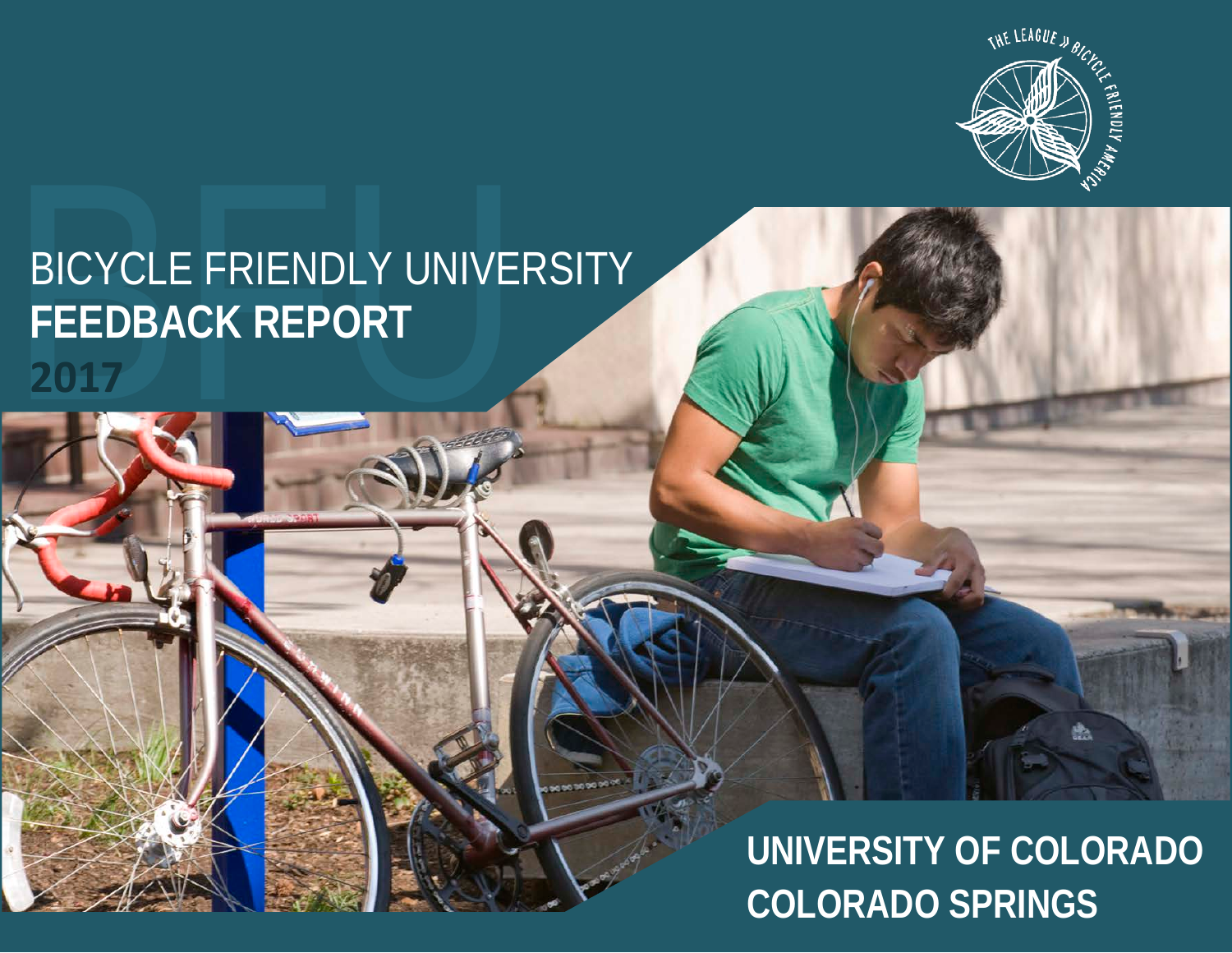**Congratulations!** The League of American Bicyclists has designated **University of Colorado Colorado Springs** as a Bicycle Friendly University at the SILVER level. Reviewers were very pleased to see the current efforts and dedication to promoting cycling for transportation and recreation on your campus.

**Highlights** of the application include: Bike Jam; Recent improvements to the bike network, including green sharrows; S.O.L.E. center, bike rentals, and clinics; Freshman Bike Share; Pedal Perks Program; Bike Month and numerous organized rides; Monthly Bicycle Advisory Committee meetings.

Below, reviewers provided key recommendations to further promote bicycling at University of Colorado Colorado Springs along with a menu of additional pro-cycling measures that can be implemented in the short and long term*.* (Short-term recommendations that often see quickest results are **highlighted in bold**.)

We strongly encourage you to use this feedback to build on your momentum and continue to improve your campus for bicyclists.

There may also be initiatives, programs, and facilities that are not mentioned here that would benefit your bicycling culture, so please continue to try new things to increase your ridership, safety, and awareness!

# The key measures University of Colorado Colorado Springs should focus on to improve cycling on campus:

- Continue to increase the amount of high quality bicycle parking at popular destinations on campus, and to upgrade the quality of all existing bike parking to meet APBP guidelines. *(See Engineering)*
- Continue to expand the bike network and increase network connectivity through the use of different types of bike lanes, cycle tracks and shared lane markings. *(See Engineering)*
- Expand educational efforts to reach more motorists. Consider including share the road information with parking permits, developing a ticket diversion program, and expanding the driver education program to include all users of university owned vehicles. *(See Education)*
- Expand the Bicycle Program Manager's time focused on bicycle projects. *(See Evaluation & Planning)*
- Complete the development of the campus bike master plan that will guide future plans with a long-term physical and programmatic vision for your campus, and ensure there is dedicated funding for implementation. *(See Evaluation & Planning)*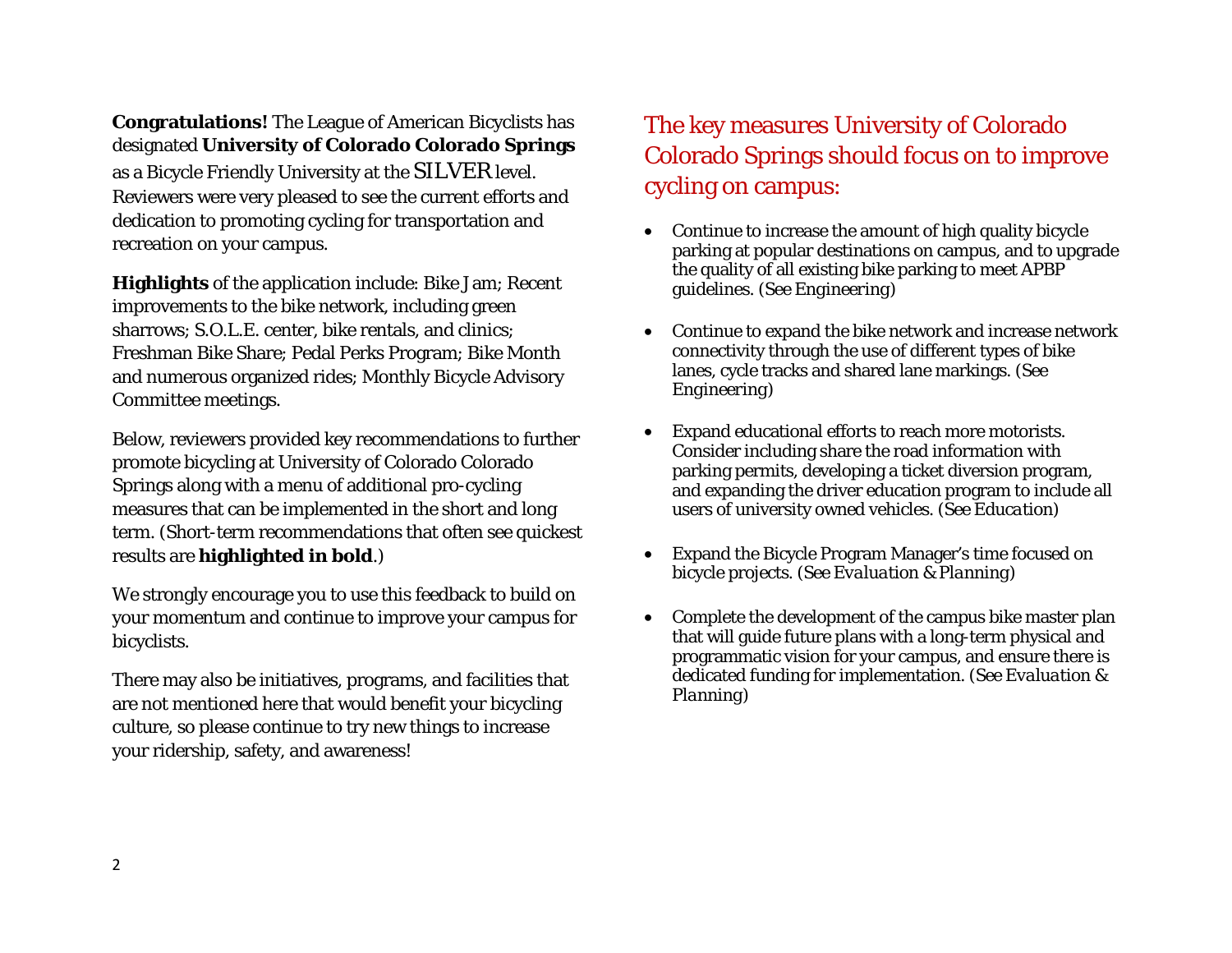# Menu of additional recommendations to further promote bicycling:

## **Engineering**

**Adopt a [Bicycle Accommodation policy](https://sustain.olemiss.edu/bicycle-pedestrian-accommodation-policy/) to ensure that all pathway and building construction projects on campus consider and accommodate optimal bicycle access.** 

**Provide [ongoing training](http://www.nhi.fhwa.dot.gov/training/course_search.aspx?tab=0&key=bicycle142046&course_no=142046&res=1) opportunities for engineering and planning staff related to accommodating bicyclists. Consider [providing APBP](http://www.apbp.org/)  [memberships](http://www.apbp.org/) for one or more related staff. Encourage relevant staff to attend the [National Bike](http://bikeleague.org/summit)  [Summit](http://bikeleague.org/summit) each year to connect with their peers and learn about best practices from around the country.** 

**Increase the amount of [high quality bicycle parking](http://www.pedbikeinfo.org/planning/facilities_bike_bikeparking.cfm) at popular destinations such as transit stops, class room/lab buildings, dorms, recreation and entertainment facilities, and retail and office locations on campus. More and more institutions also ensure that off-campus student housing provides secure and covered bike parking.** 

**Ensure that the standards for all bike parking conform to the [Association of Pedestrian and Bicycle](http://www.apbp.org/)  [Profressionals](http://www.apbp.org/) (APBP) [bike parking guidelines.](http://www.apbp.org/?page=Publications)**

**Allow students who live on campus to store their bikes in their dorm rooms.** 

Continue to expand the bike network and to increase network connectivity through the use of different types of **[bike lanes](http://nacto.org/cities-for-cycling/design-guide/bike-lanes/)**, **[cycle tracks](http://nacto.org/cities-for-cycling/design-guide/cycle-tracks/)** and **[shared lane arrows](http://nacto.org/cities-for-cycling/design-guide/bikeway-signing-marking/shared-lane-marking/)**. On-street improvements coupled with the expansion of the off-street system **[will encourage more people to cycle](http://www.springerlink.com/content/n822p50241p66113/)** and will improve safety. Ensure smooth transitions for bicyclists between the trail network and the street network. These improvements will also increase the effectiveness of encouragement efforts by providing a broader range of facility choices for users of various abilities and comfort levels. Ensure that all bicycle facilities conform to current best practices and guidelines – such as the **[NACTO Urban Bikeway Design](http://nacto.org/cities-for-cycling/design-guide/)  [Guide](http://nacto.org/cities-for-cycling/design-guide/)**, **AASHTO Guide for [the Development of Bicycle](https://bookstore.transportation.org/item_details.aspx?ID=1943)  [Facilities](https://bookstore.transportation.org/item_details.aspx?ID=1943)** and your state or local DOT's own guidelines.

Develop a system of **[bicycle boulevards](https://en.wikipedia.org/wiki/Bicycle_boulevard)** that creates an attractive, convenient, and comfortable cycling environment welcoming to cyclists of all skill levels. **[Learn more about](http://nacto.org/publication/urban-bikeway-design-guide/bicycle-boulevards/)  [bicycle boulevards](http://nacto.org/publication/urban-bikeway-design-guide/bicycle-boulevards/)**.

**Place way-finding signage at strategic locations around campus. By helping bicyclists more easily and conveniently navigate your campus, you will help them to focus on riding more safely and predictably, for the benefit and safety of everyone. [Here are some](http://www.mwcog.org/uploads/committee-documents/t1dZW1k20070516090831.pdf)  [best practices](http://www.mwcog.org/uploads/committee-documents/t1dZW1k20070516090831.pdf) from the Washington, DC area council of governments.** 

Recreational bicycling can be promoted through nearby bicycle amenities such as a mountain bike park, a cyclocross course or a pump track. If such facilities exist, partner with local organizations to promote these resources to on-campus students.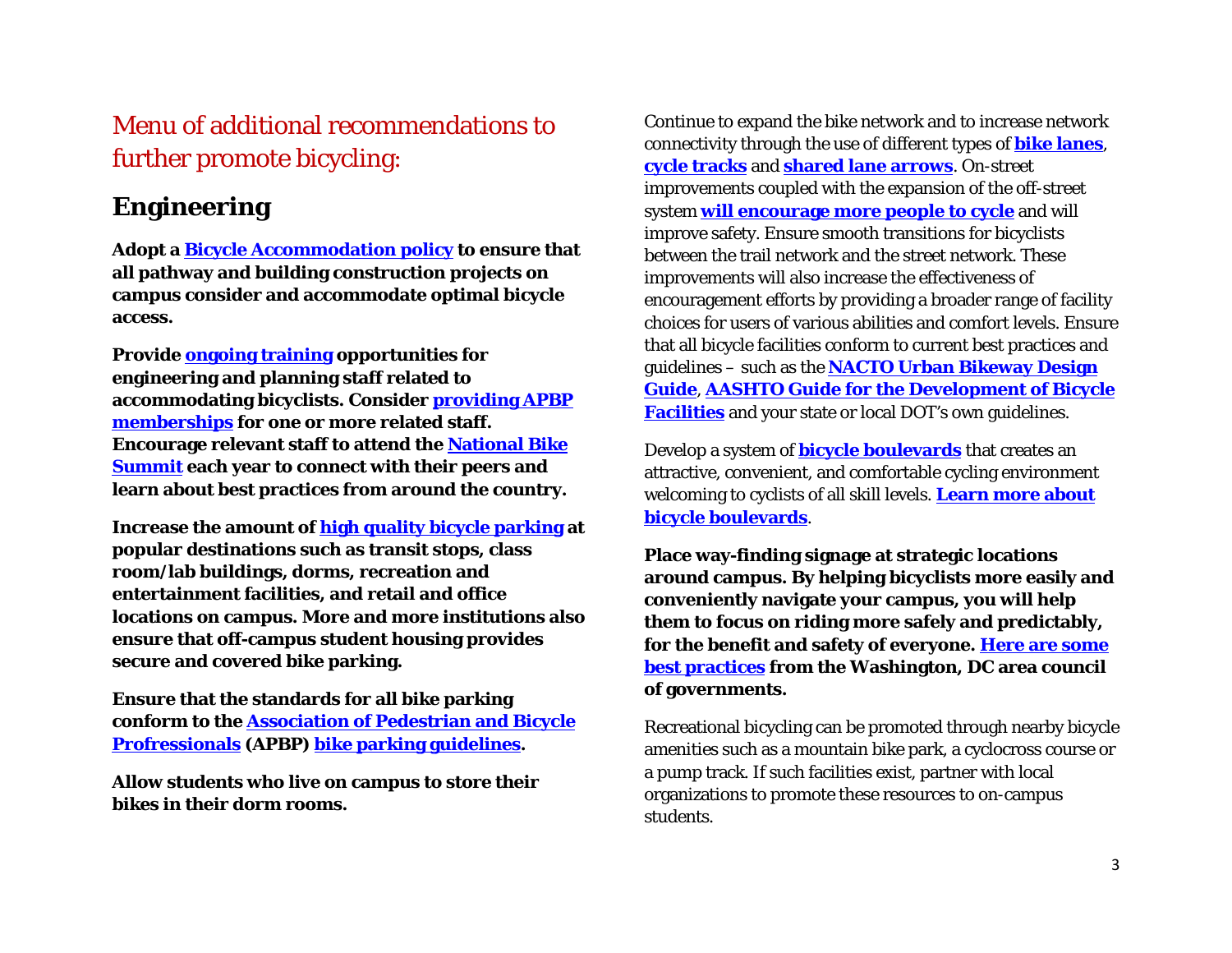#### **Education**

**The League offers [a series of educational videos](http://bikeleague.org/ridesmartvideos) that can easily be downloaded or shared online. Topics range from How to Choose a Bicycle, to proper steering, signaling, and intersection positioning on a bike. Use these videos to educate your students, faculty, and staff on bicycling basics. Use the videos as part of new student orientation training, or as a prerequisite to using the campus bike share program. Make these videos available on your website and share on social media to promote bike safety education to broader audiences. View and download the videos at: [bikeleague.org/ridesmartvideos.](http://bikeleague.org/ridesmartvideos)** 

Incorporate bicycling into more aspects of **[new student and](http://transportation.stanford.edu/nso-bike/)  [employee orientation](http://transportation.stanford.edu/nso-bike/)** programming and welcome packets in order to reach all incoming students, faculty and staff.

Consider expanding the reach of your bicyclist education programs by introducing a peer-to-peer bike ambassador program like Colorado State University's **[RamBassador](http://www.collegian.com/2014/11/rambassadors-educate-bicyclists-without-giving-tickets/100159/)  [program](http://www.collegian.com/2014/11/rambassadors-educate-bicyclists-without-giving-tickets/100159/)** or **[The College of William & Mary's Bike](http://www.wm.edu/offices/auxiliary/parkingandtransportation/transportation/bike/ambassadors/index.php)  [Ambassadors](http://www.wm.edu/offices/auxiliary/parkingandtransportation/transportation/bike/ambassadors/index.php)** program.

Work with local police enforcement to start a bicyclist and motorist ticket diversion program. Students given citation (on or off campus) are offered an opportunity to waive fees for violations by attending a bicycling education course. This should include a classroom and on-road component. **[See UC](https://secure.taps.ucdavis.edu/beep/)  [Davis' Bicycle Education and Enforcement Program](https://secure.taps.ucdavis.edu/beep/)**.

Offer more frequent Cycling Skills classes, Traffic Skills 101 classes and bike commuter classes or contact your local bicycle group to see if there are classes in your area that could be promoted to students and employees. Aim to offer these opportunities at least quarterly to reach a wider audience of students and employees. Ideally the instruction would incorporate a classroom portion as well as on-road training. The classroom portion of Traffic Skills 101 is available **[online](http://bikeed.org/default.aspx)** as well. For more information visit: **[bikeleague.org/ridesmart](http://www.bikeleague.org/ridesmart)**.

Bicycling should be offered regularly within physical education course offerings. **[Arizona State University offers a](http://bikeleague.org/sites/default/files/ASU_PPE_240_Cycling_Class_Flyer.jpg)  [semester-long Physical Activity Class titled Outdoor](http://bikeleague.org/sites/default/files/ASU_PPE_240_Cycling_Class_Flyer.jpg)  [Cycling for Fun and Fitness](http://bikeleague.org/sites/default/files/ASU_PPE_240_Cycling_Class_Flyer.jpg)**.

Consider course offerings in bicycle transportation planning, policy, and engineering. Here are **[materials and](http://www.pedbikeinfo.org/training/courses_masters.cfm)  [information](http://www.pedbikeinfo.org/training/courses_masters.cfm)** on implementing a graduate level course in Bicycle and Pedestrian Planning.

**[Host a League Cycling Instructor \(LCI\) seminar](http://bikeleague.org/sites/default/files/LCI_seminar_organizer_FAQs.pdf)** to increase the number of **[local LCIs](http://bikeleague.org/content/become-instructor)**. Having local instructors will enable your institution to expand cycling education, recruit knowledgeable cycling ambassadors, deliver education to motorists, and have experts available to assist in encouragement programs. Visit **[bikeleague.org/ridesmart](http://www.bikeleague.org/ridesmart)** for more information.

Consider a peer-to-peer education model to increase the effectiveness of your bicycle education on campus. Arizona State University hosts a League Cycling Instructor (LCI) Seminar on its campus once every 18 months to maintain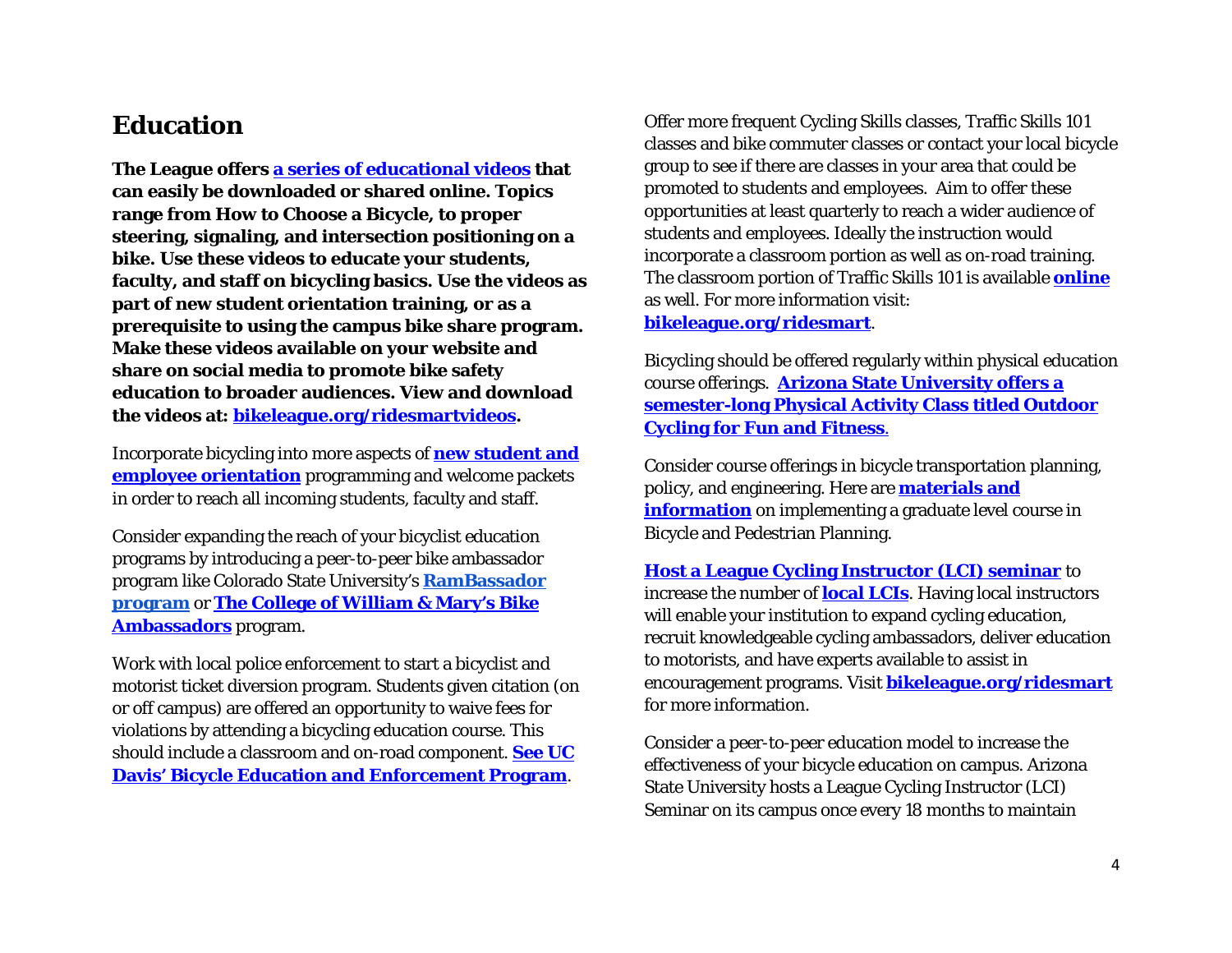enough LCI-certified students to sustain their peer education model. LCI-certified students are then paid by the school to teach **[bicycle safety classes](https://www.eventbrite.com/e/tempe-feb18-ts101-part-1-bicycle-basics-tickets-15476184685)** to other students, allowing the campus to offer a wide variety of bicycling classes year-round. **[See the full list of Bike Classes available at ASU](https://eoss.asu.edu/wellness/wheeldevils/bikesclasses)**.

Expand the motorist education program for your institutions' professional drivers, including delivery and operations/facilities staff. See San Francisco's **[Frequent](http://www.sfbike.org/our-work/safety-education/driver-education/)  Driver [Education](http://www.sfbike.org/our-work/safety-education/driver-education/)** and Fort Collins' **[Bicycle Friendly](https://www.fcgov.com/bicycling/bike-friendly-driver-program.php)  [Driver Program](https://www.fcgov.com/bicycling/bike-friendly-driver-program.php)**.

#### **Encouragement**

**Participate in the [National Bike Challenge](https://nationalbikechallenge.org/) as a campus! The National Bike Challenge offers prizes, community, and friendly competition to encourage daily ridership. Anyone can sign up for free anytime!** 

**Launch a bicyclist mentorship program. A bike mentorship program that teams experienced cyclists with newcomers is a great way to encourage and educate. Mentors can offer advice on bike routes, appropriate gear, safe riding and much more. It also gives new commuters a support group to rely on and often makes them feel more secure and excited about their first few rides. [Learn about UCLA's Bike Buddies](https://bikeucla.wordpress.com/ucla-bike-buddies-2/)  [program.](https://bikeucla.wordpress.com/ucla-bike-buddies-2/)** 

Consider offering bike valets at events throughout the year to solve parking issues at well-attended events. For example, Boise State University offers bike valet service at football games. See what the University of Arizona is doing to

encourage bicycling through an **[all year bike valet](https://parking.arizona.edu/bicycle/valet/)**. In Portland, **[Oregon Health & Science University](http://www.ohsu.edu/xd/about/services/transportation-and-parking/biking/bicycle-facilities.cfm)** (OHSU) partners with **[Go By Bike](http://www.gobybikepdx.com/)** to offer free valet bike parking to students, employees, and the general public every day, Monday-Friday 6am-7:30pm.

Increase the number of bikes available in your bike share system. A successful campus bike share system is a convenient, cost effective and healthy way of encouraging students and employees to make short trips by bike. For inspiration, see what is being done at **[Emory University in Partnership](http://bike.emory.edu/ride/bike-share/)  [with Fuji](http://bike.emory.edu/ride/bike-share/)**, see how **[Yale is using Noa Technologies](http://to.yale.edu/bikeshare)** for its bike share program, and check out the automated **[Wolf Ride](http://www.stonybrook.edu/sustainability/biking-at-stony-brook/wolf-ride-bike-share.shtml)  [Bike Share system at Stony Brook University](http://www.stonybrook.edu/sustainability/biking-at-stony-brook/wolf-ride-bike-share.shtml)**.

#### **Enforcement**

**Ask police officers to target both motorist and cyclist infractions to ensure that laws are being followed by all road users. Ensure that bicycle/car crashes are investigated thoroughly and that citations are given fairly.** 

**Enforcement practices can also include positive enforcement ticketing. Officers and student bicycling ambassadors could team up with local stores to reward safe cycling practices by handing out gift certificates to cyclists who are "caught" following the law.** 

Develop a policy or process to alleviate problems with abandoned bicycles left on campus.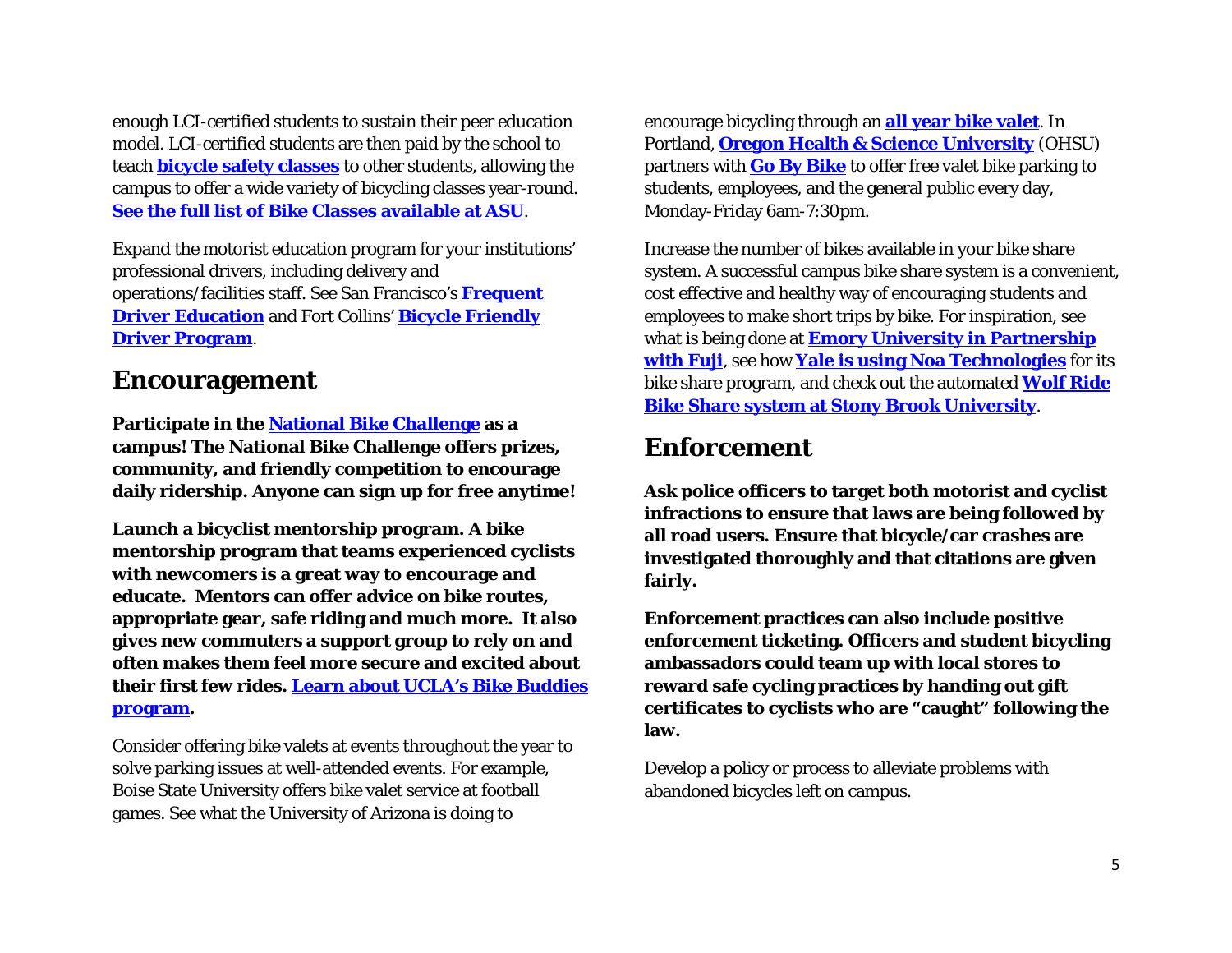### **Evaluation & Planning**

Expand the Bicycle Program Manager's time focused on bicycle projects, or create a new full-time position. This staff person should spend more time working closely with the **[Bicycle Advisory Committee](https://transportation.wisc.edu/transportation/bike_committee.aspx)**, reviewing development proposals to ensure that bicycle requirements are incorporated and to assess bicycling impacts, developing and implementing educational and promotional programs, writing grant proposals, serving as the contact for bicycling inquiries and complaints, educating other staff about state and federal facilities standards and guidelines, and coordinating with neighboring communities, transit agencies and other departments to implement policies and projects. **[See this](http://www.advocacyadvance.org/site_images/content/why_bike_ped_staff_april_2010.pdf)  [report on the importance of Bicycle & Pedestrian](http://www.advocacyadvance.org/site_images/content/why_bike_ped_staff_april_2010.pdf)  [program staff](http://www.advocacyadvance.org/site_images/content/why_bike_ped_staff_april_2010.pdf)**.

Create a **[campus bike master plan](http://www.bikewalk.org/pdfs/BMP_RoadMap.pdf)** that will guide future plans with a long-term physical and programmatic vision for your campus. Focus on developing/ completing a seamless cycling network that emphasizes and creates short distances between residential buildings and popular destinations such as classroom buildings, cafeterias, recreational facilities and transit stops. Complement infrastructure planning with encouragement, education, and enforcement programs to increase ridership and safety. Develop a clear vision statement and set ambitious but attainable targets. The overarching goal should be to increase the percentage of trips made by bicycle on campus. **[Check out University of Utah's plan as an](http://facilities.utah.edu/static-content/facilitiesmanagement/files/pdf/UniversityOfUtah-BicycleMasterPlan.pdf)  [example](http://facilities.utah.edu/static-content/facilitiesmanagement/files/pdf/UniversityOfUtah-BicycleMasterPlan.pdf)**.

Ensure that there is dedicated funding for the implementation of the bicycle master plan, as well as ongoing bicycle

# Benefits of Further Improving University of Colorado Colorado Springs for Cycling

Increasing bicycle use can **improve the [environment](http://www.pedbikeinfo.org/data/factsheet_environmental.cfm)** by reducing the impact on the community of pollution and noise, limiting greenhouse gases, and improving the quality of public spaces; **Reduce congestion** by shifting short trips (the majority of trips in cities) out of cars. This will also make campuses more accessible for public transport, walking, essential car travel, and emergency services; **Save lives** by creating safer conditions for bicyclists and as a direct consequence improve the safety of all other road users. **[Research](http://www.cycle-helmets.com/safety_in_numbers2.pdf)  [shows](http://www.cycle-helmets.com/safety_in_numbers2.pdf)** that increasing the number of bicyclists on the street improves bicycle safety; **Increase opportunities** for students, faculty and staff to participate socially and economically in campus and community activities, regardless of income or ability.

Greater choice of travel modes also increases independence; **[Boost](http://industry.traveloregon.com/wp-content/uploads/2013/02/2008portlandbicyclerelatedeconomyreport.pdf)  [the economy](http://industry.traveloregon.com/wp-content/uploads/2013/02/2008portlandbicyclerelatedeconomyreport.pdf)** by creating a campus environment and community that is an attractive destination for new students, residents, tourists and businesses; **Enhance recreational opportunities** and further contribute to the quality of life on campus; **[Save university funds](http://www.pedbikeinfo.org/data/factsheet_economic.cfm)** by increasing the efficient use of public space, reducing the need for costly new road infrastructure, preventing crashes, improving the health of the campus community, and increasing the use of public transport; **Enhance campus safety and security** by increasing the number of "eyes on the street" and providing more options for movement in the event of emergencies, natural disasters, and major campus events; **[Improve the health and well being](http://bikeleague.org/sites/default/files/bikeleague/bikeleague.org/programs/bicyclefriendlyamerica/communities/pdfs/health_risks_and_benefits_of_cycling_barcelona_study.pdf)** of the campus population by promoting routine physical activity.